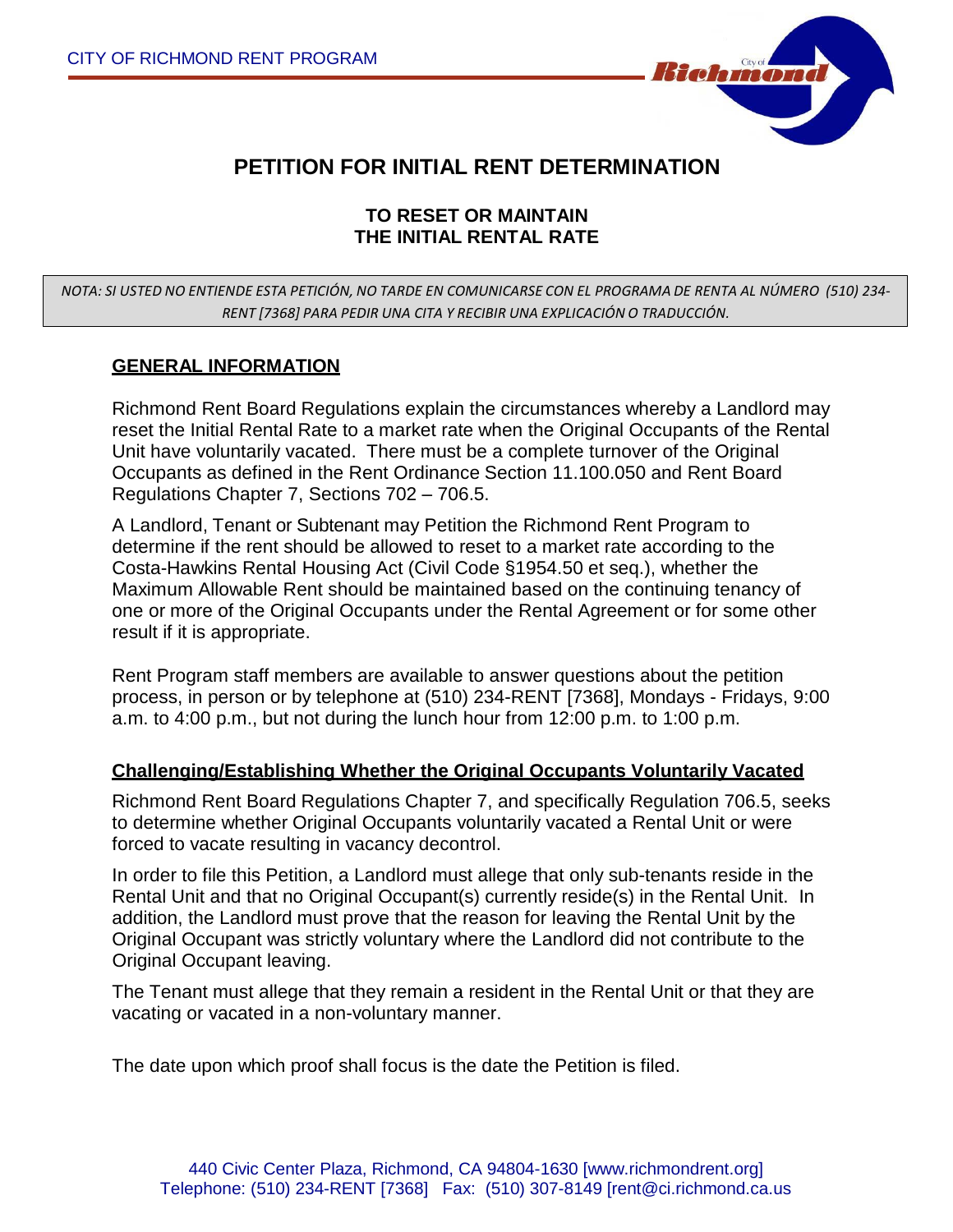## **FILING THE PETITION**

To obtain a determination that the Initial (Maximum Allowable Rent) Rental Rate can be reset or not, the Landlord or Tenant must mail or bring the following items to the Richmond Rent Program:

1. A completed Petition signed by the Landlord or a current Tenant or Subtenant;

2. A copy of any supporting documentation; and

3. A proof of service stating that the opposing party (the Landlord, Tenant and/or Sub-tenant) was served a copy of the Petition and any supporting documentation either by first-class mail or in person. Failure to serve a copy of the Petition on the opposing party(ies) may delay resolution of the Petition.

## **AFTER THE PETITION IS FILED**

Upon receipt of the Petition, the Richmond Rent Program will mail a Notice of the Right to Object with instructions to the opposing party(ies). A Hearing will be scheduled no later than 10 days from the date the Petitions and Objections are deemed complete. The parties will be given at least 10 days' notice of the Hearing. A written Decision willbe mailed to each party within a reasonable time after the close of the Hearing Record. Any party to the Petition may file a timely Appeal to the Richmond Rent Board. See Richmond Rent Board Regulations concerning procedures on Appeals and Judicial Review after a Rent Board Decision.

If at any time it is determined that the rental property is not properly registered, the tenancy is not enrolled, and/or the Rental Housing Fee (and any applicable late fees) has/have not been paid, the Hearing Examiner may either dismiss the Landlord's Petition or issue a determination based on the documents presented prior to the Hearing.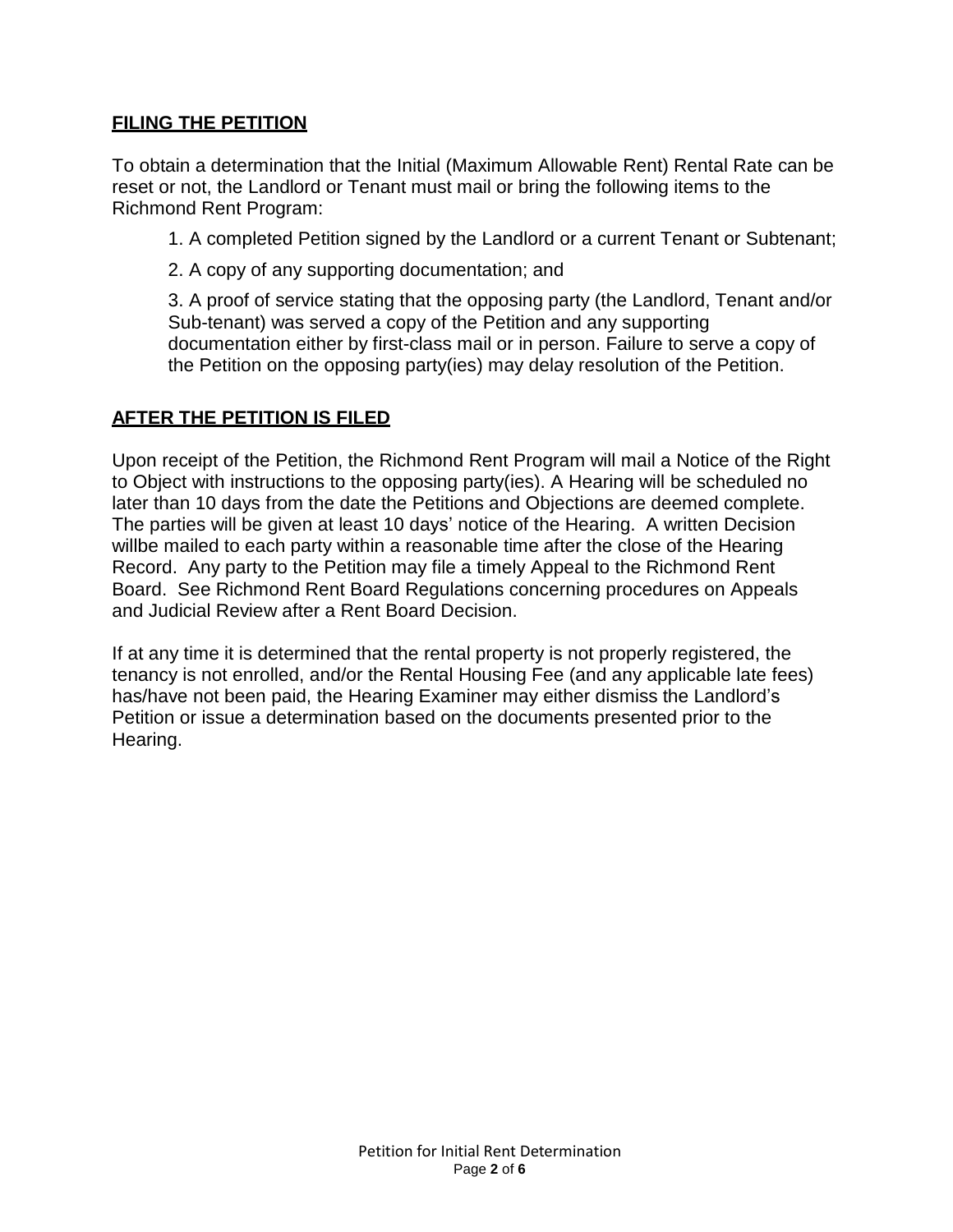# **PETITION FOR INITIAL RENT DETERMINATION**

| Richmond, CA Zip Code: __________ |                                                                                                                                                                                                                                                               |                                                       |
|-----------------------------------|---------------------------------------------------------------------------------------------------------------------------------------------------------------------------------------------------------------------------------------------------------------|-------------------------------------------------------|
|                                   | $\Box$ Interpretation will be needed in the following language (Spanish or Other $\_\_$                                                                                                                                                                       |                                                       |
| p.m. and $1:00$ p.m. $-4:00$ p.m. | Before submitting this Petition, please contact the Richmond Rent Program to determine<br>if your Rental Unit is covered by the Rent Ordinance. The Rent Program can be<br>contacted at (510) 234 RENT [7368] during business hours between 9:00 a.m. - 12:00 |                                                       |
|                                   | The Petitioner is $\Box$ Landlord $\Box$ Tenant $\Box$ Subtenant                                                                                                                                                                                              |                                                       |
|                                   | 2. Landlord's Information (of the Rental Unit listed above):                                                                                                                                                                                                  |                                                       |
|                                   |                                                                                                                                                                                                                                                               |                                                       |
|                                   |                                                                                                                                                                                                                                                               |                                                       |
|                                   |                                                                                                                                                                                                                                                               |                                                       |
|                                   |                                                                                                                                                                                                                                                               |                                                       |
| 3. Tenant's Information:          |                                                                                                                                                                                                                                                               |                                                       |
|                                   | Name(s):                                                                                                                                                                                                                                                      |                                                       |
|                                   |                                                                                                                                                                                                                                                               |                                                       |
|                                   |                                                                                                                                                                                                                                                               |                                                       |
|                                   |                                                                                                                                                                                                                                                               |                                                       |
|                                   |                                                                                                                                                                                                                                                               |                                                       |
|                                   | Petition for Initial Rent Determination<br>Page 3 of 6                                                                                                                                                                                                        | <b>Staff Use Only</b><br>Petition No. _______________ |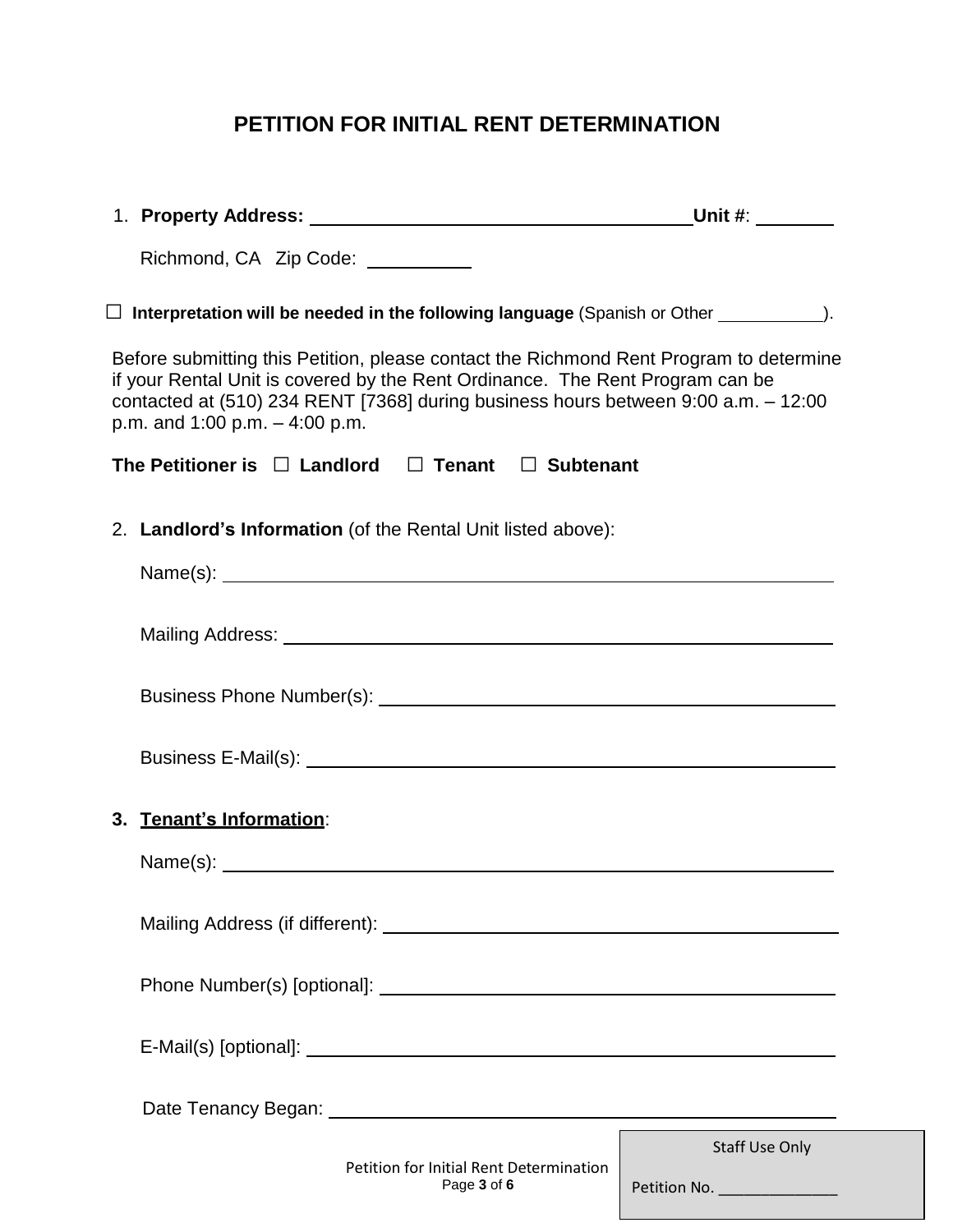# **4. Sub-Tenant's Information**:

|    | 5. Representative(s) (for which party): $\Box$ Landlord $\Box$ Tenant $\Box$ Subtenant |
|----|----------------------------------------------------------------------------------------|
|    |                                                                                        |
|    |                                                                                        |
|    |                                                                                        |
|    |                                                                                        |
| 6. | Date Last Original Occupant Vacated the Rental Unit: ___________________________       |
|    |                                                                                        |
|    |                                                                                        |
|    |                                                                                        |
|    |                                                                                        |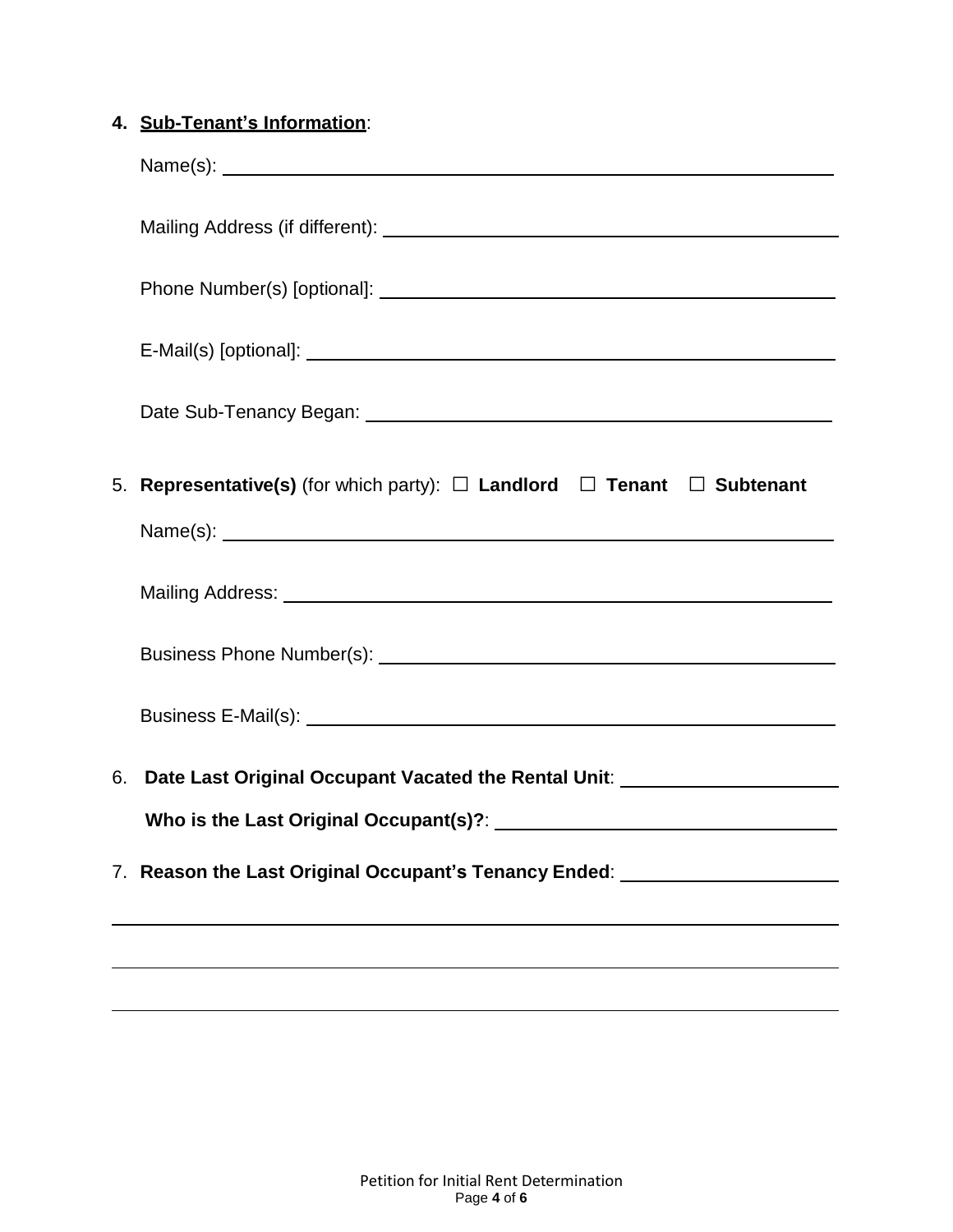- 8. **Did the Last Original Occupant Provide Notice that They Were Vacating the Rental Unit? If so, on what date and in what manner?**:
- 9. **Grounds:** State why you believe the Landlord is or is not eligible to set a new Initial Rental Rate and/or why the last Original Occupant either voluntarily or involuntarily vacated the Rental Unit:

10.**Additional Facts:** Please state below any additional facts related to the proposed determination of the Initial Rental Rate of the Rental. Attach additional sheets, if needed:

 $\overline{a}$ 

 $\overline{a}$ 

11.**Certification:** I declare under penalty of perjury of the laws of the State of California that the information in this petition, and any attachments hereto, is true and correct to the best of my knowledge and belief.

| Signature<br><u> 1989 - Andrea Andrew Maria (h. 1989).</u> | Date |
|------------------------------------------------------------|------|
| <b>Printed Name</b>                                        |      |
| Signature                                                  | Date |
| <b>Printed Name</b>                                        |      |

**NOTE: For the purpose of this PETITION, original and electronic signatures are permissible.**

**NOTE: All mailing addresses and any subsequent changes of address will be a part of the official record of the case and a matter of public record.**